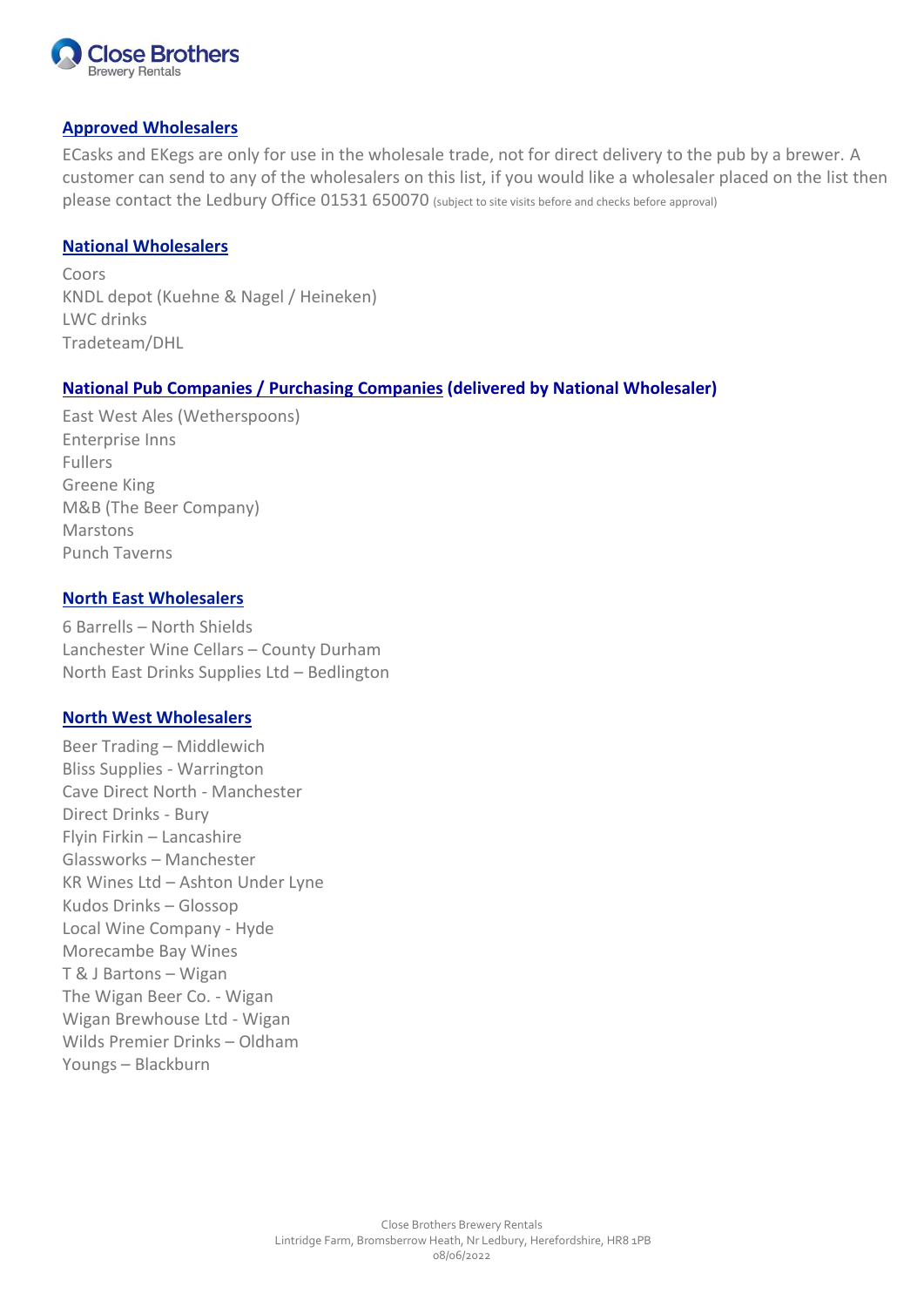

#### **Yorkshire Wholesalers**

ABV Wholesale – Bradford AMPL (Ampl on Trade) - Huddersfield Beer Paradise – Tockwith Premium Drinks – Bingley Pivovar – York Pulp Craft Cider Limited – Hebden Bridge Small Beer – Lincoln Tate Smith – Malton Turbury Ales – Halifax Vertical Drinks – Leeds Witch Craft Beers – Leeds

#### **East and West Midlands Wholesalers**

Ales R Us – Cannock ASD Wholesale – Nottingham Bablake Wines/Amathus Drinks - Coventry Baby Bottles – Coventry Battlefield Beers Limited - Shrewsbury Beer Culture – Chesterfield Bespoke Inns - Repton Black Country Ales – Dudley Brewers Wholesale – Stourbridge Cervisium - Derby City Beers Ltd - Wellingborough Diverse Beers - Buxton Dowbridge Distributors Ltd - Atherstone Drays Wholesale – Rugby European Food Brokers - Walsall Horizon Soft Drinks - Alridge Hutton Wholesale Drinks – Chesterfield Hyperama Ltd - Derby Inn Express – Alcester Jinja Beer Company - Tipton Kater 4 – Loughborough Libra Drinks - Nottingham Oldershaw Brewery – Grantham Premier Pub Company - Cannock RAD Beer Trade – Shrewsbury RD Wines Ltd - Telford Simply Casks – Stoke on Trent Spencers – Bromsgrove Swallow Wholesale – Birmingham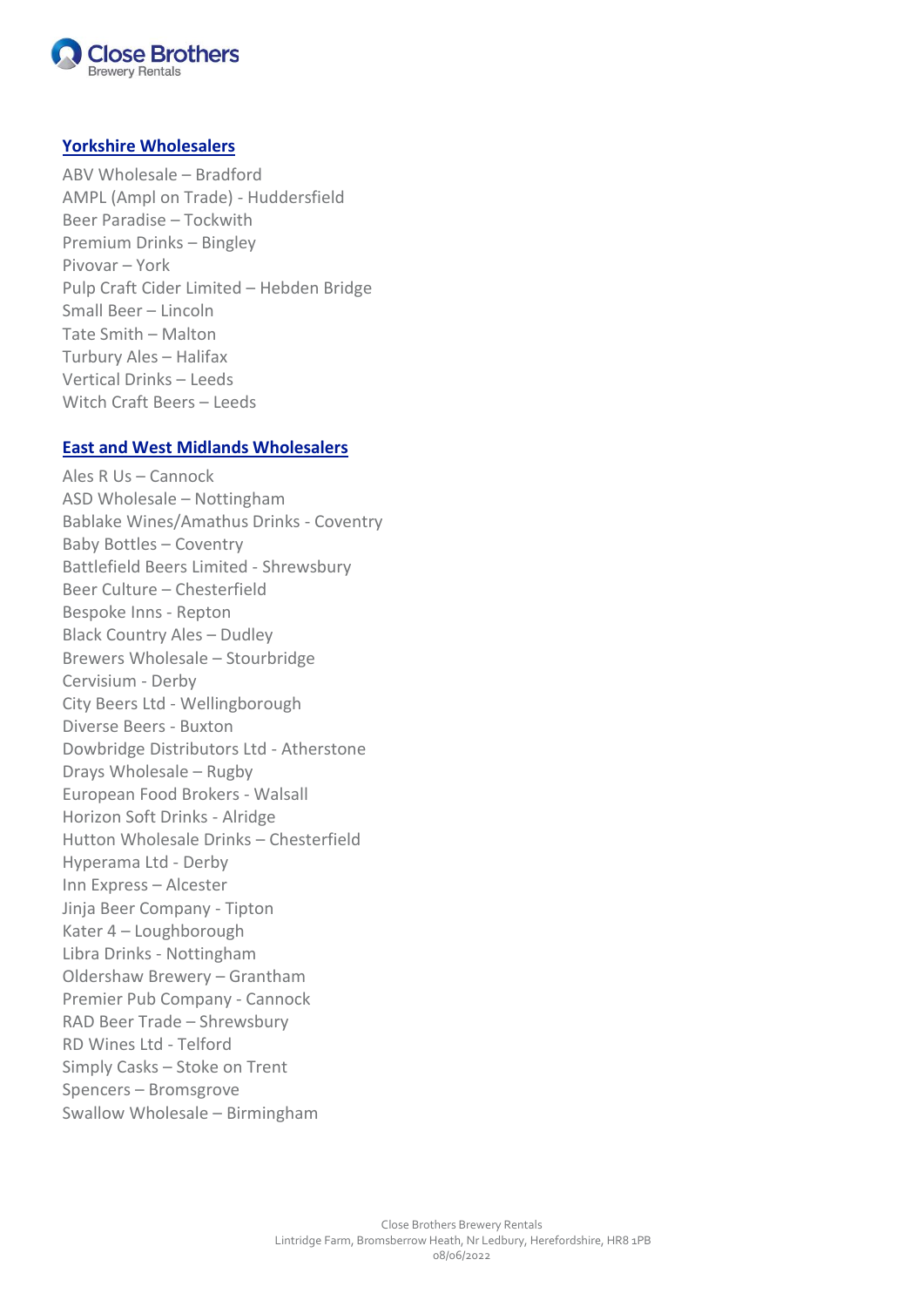

## **East of England Wholesalers**

ABC Colemans – St Leonards on the sea Beer Collective – Horsham Beer Tap - Norfolk Crouch Vale – Chelmsford G & G Gallo – Essex / Norwich Gray & Sons – Chelmsford Hills Prospect – Romford Jolly Good Beer – Caxton JV Trading – Cambridge / Lowestoft Laurence Philippe Wines – Chelmsford Oakham Ales – Peterborough Waveney Ales and Ciders – Lowestoft

#### **London**

Amathus Drinks Beer Warehouse – Maidenhead Bier Craft - London Bottle Shop - London Catering & Leisure Management Ltd – Watford Champers Wholesale - Wembley Dam Tasty Beer Ltd – London Deevee Logistics - Hornchurch Edwards Beer and Minerals Ltd - Leighton Buzzard Euro Boozer – Hertfordshire Fine Cider Company - London Gandhi Wines Suppliers Ltd - Barking Hamptons of London - London Madison Drinks Co – London Pigs Ear – Rowhook The Real Al Company - Walthamstow Venus Drinks - London Vertigo Beers - London

## **South, South East of England**

Cave Direct – Kent Compass (Chivertons) – Sussex Dayla – Aylesbury Drinks Wholesale UK Ltd - Ramsgate Firkin Ale Ltd – Kent Forest Wholesale – Dorset Hartridges – Petersfield Maison Maurice – Kent Page & Sons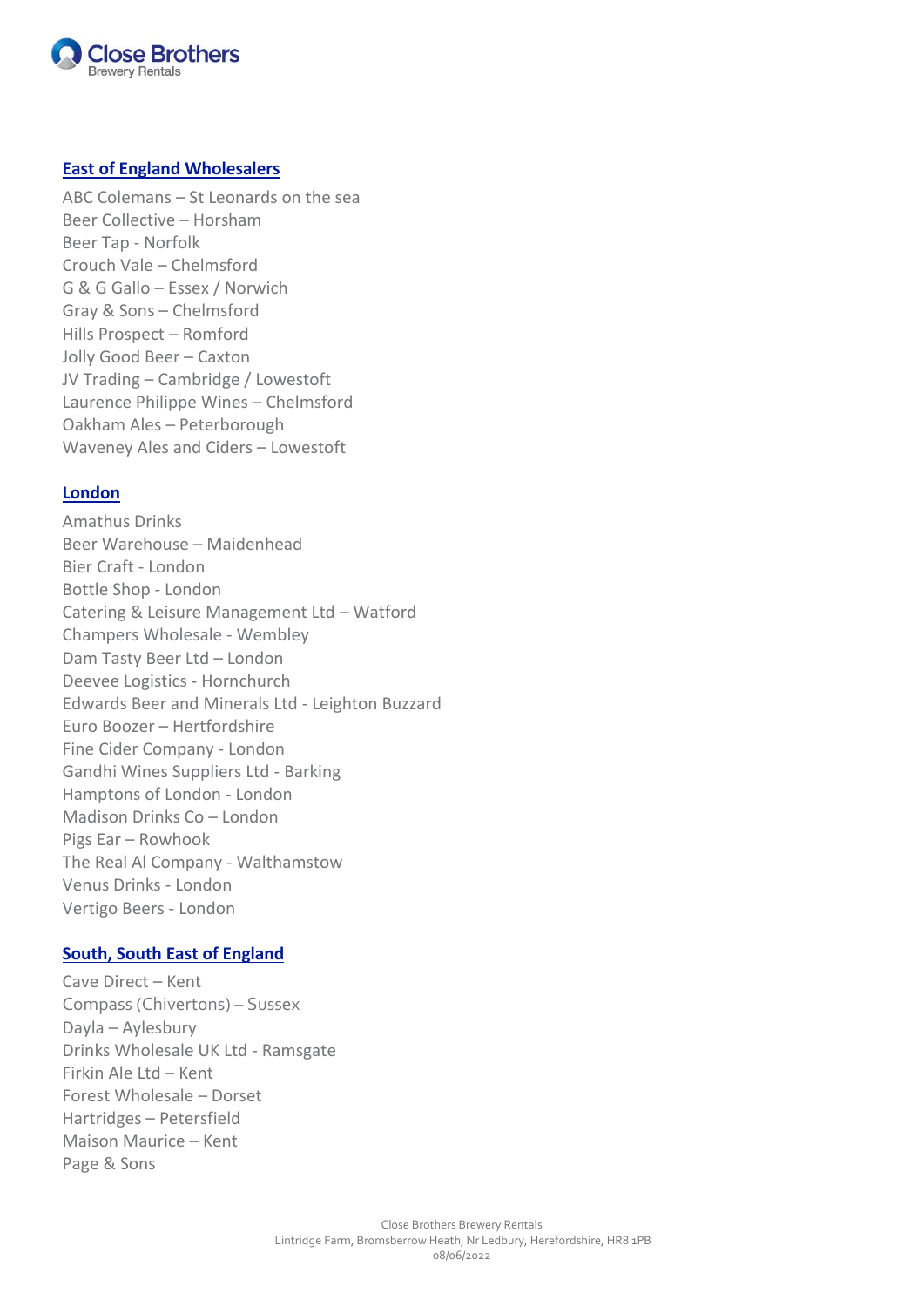

Superba Wines – Burgess Hill Tolchards - Petersfield

#### **West Wholesalers**

7 Day Cellar - Taunton Avalon Wholesale – Somerset Bablake Wines/Amathus Drinks - Avonmouth Bedminster Beer Company – Bristol Beer Agent - Cheltenham Big Beer Distribution / Left Hand Giant – Bristol Cave Direct West - Bristol Cellar Supplies – Cheltenham Funky Beers - Bristol Kennet & Avon Brewery – Melksham Monkey Shed – Nr Hereford Nectar Imports Ltd - Wiltshire Pigs Ear - Gloucester Scarlet Drinks Distribution – Bristol Shack Events - Bromyard Tolchards - Melksham Tolchards – Bridgwater

## **South West Wholesalers**

Isca Ales - Exeter M & D Drinks – Plymouth The Beer Man - Truro Tolchards – Torquay

## **Wales**

Cellar Drinks Company - Crickhowell Dockside Drinks – Caerphilly Fine Wines Direct - Cardiff Halls Drinks – Holywell Joseph Keegan & Son – Holyhead Stori Beers and Wines - Bala Tanners – Welshpool Tayst – Maesteg Templeton Drinks – Narberth Ystwyth Ales – Ceredigion

# **Scotland**

Boot Liquor – Edinburgh Dunns & Food - Glasgow New Wave Distribution – Scotland